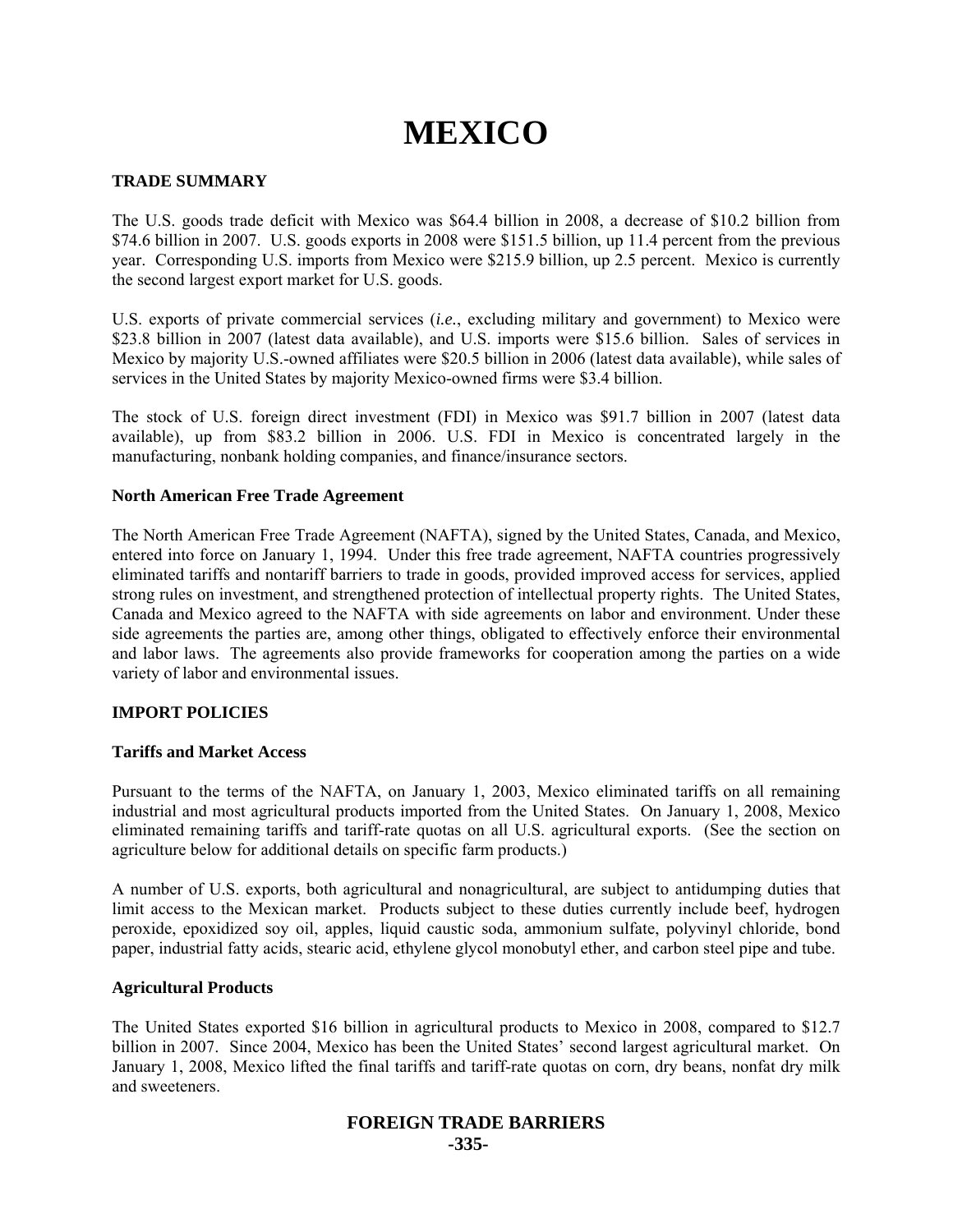During the past year, Mexico's Secretariat of Economy (SECON) did not open any new dumping investigations with respect to U.S. agricultural products; however, a number of cases remain pending. Mexico is the largest export market for U.S. apples and U.S. apple exporters have expressed concerns regarding the complex process by which Mexico has applied antidumping duties on apples. SECON continues to assess antidumping duties on U.S. exports of red and golden delicious apples from members of the Northwest Fruit Exporters (NFE). After numerous previous rulings, on July 3, 2007, SECON published a ruling that nullified the original antidumping resolution initially published in 2002, while confirming the validity of an August 2003 ruling. Thus, final duties ranging from 6.4 percent to 47.05 percent on red and golden delicious apples are applied to shipments from NFE members. Exporters who are not NFE members are not subject to any duties. In earlier years, non-NFE members were subject to paying a duty of 46.58 percent.

Antidumping duties continue to hamper U.S. meat exports, with Mexican policies in this area having reduced the number of U.S. suppliers and altered product trading patterns. Industry representatives assert that significant revenue is lost each year due to antidumping duties in the beef sector. On April 24, 2006, SECON announced that it would continue to apply the antidumping duties imposed on imports of U.S. beef and beef by-products from certain U.S. exporters and producers for another five years following an expiry review investigation.

# **Biotechnology**

Mexico has no significant barriers to the importation of crops or food derived from biotechnology. Mexico recently released implementing regulations for its Biosafety Law passed in February 2005. These regulations establish the respective responsibilities and jurisdiction of the Mexican ministries and agencies that monitor and/or enforce biotechnology related experiments, production, and commercialization. These regulations will pave the way for increased research, investment, and commercialization of agricultural products derived from biotechnology.

# **Administrative Procedures and Customs Practices**

U.S. exporters continue to be concerned about Mexican customs' administrative procedures, including: insufficient prior notification of procedural changes; inconsistent interpretation of regulatory requirements at different border posts; and uneven enforcement of Mexican standards and labeling rules. There have been relatively few specific complaints, however, and Mexican customs has been putting procedures in place to address issues of nonuniform application of requirements at border ports of entry. Agricultural exporters note that Mexican inspection and clearance procedures for some agricultural goods are long, burdensome, nontransparent, and unreliable. Customs procedures for express packages continue to be burdensome, although Mexico has raised the *de minimis* level from \$1 to \$50. Mexican regulations still hold the courier 100 percent liable for the contents of shipments. U.S. exporters have highlighted the benefits of harmonizing the hours of customs operation on the U.S. and Mexican sides of the border, but they cite the delays stemming from the lack of pre-clearance procedures, which the Mexican government claims are not permitted under current law.

To be eligible to import well over 400 different items, including agricultural products, textiles, chemicals, electronics and automotive parts, Mexican importers must apply to the Secretariat of Finance and Public Credit and be listed on a special industry sector registry. U.S. exporters complain that registering is bureaucratically difficult, and this requirement sometimes causes costly customs clearance delays when new products are added to the list of subject items with immediate effect, thereby denying importers sufficient notice to apply. They also report that certain importers have been summarily dropped from the

# **FOREIGN TRADE BARRIERS**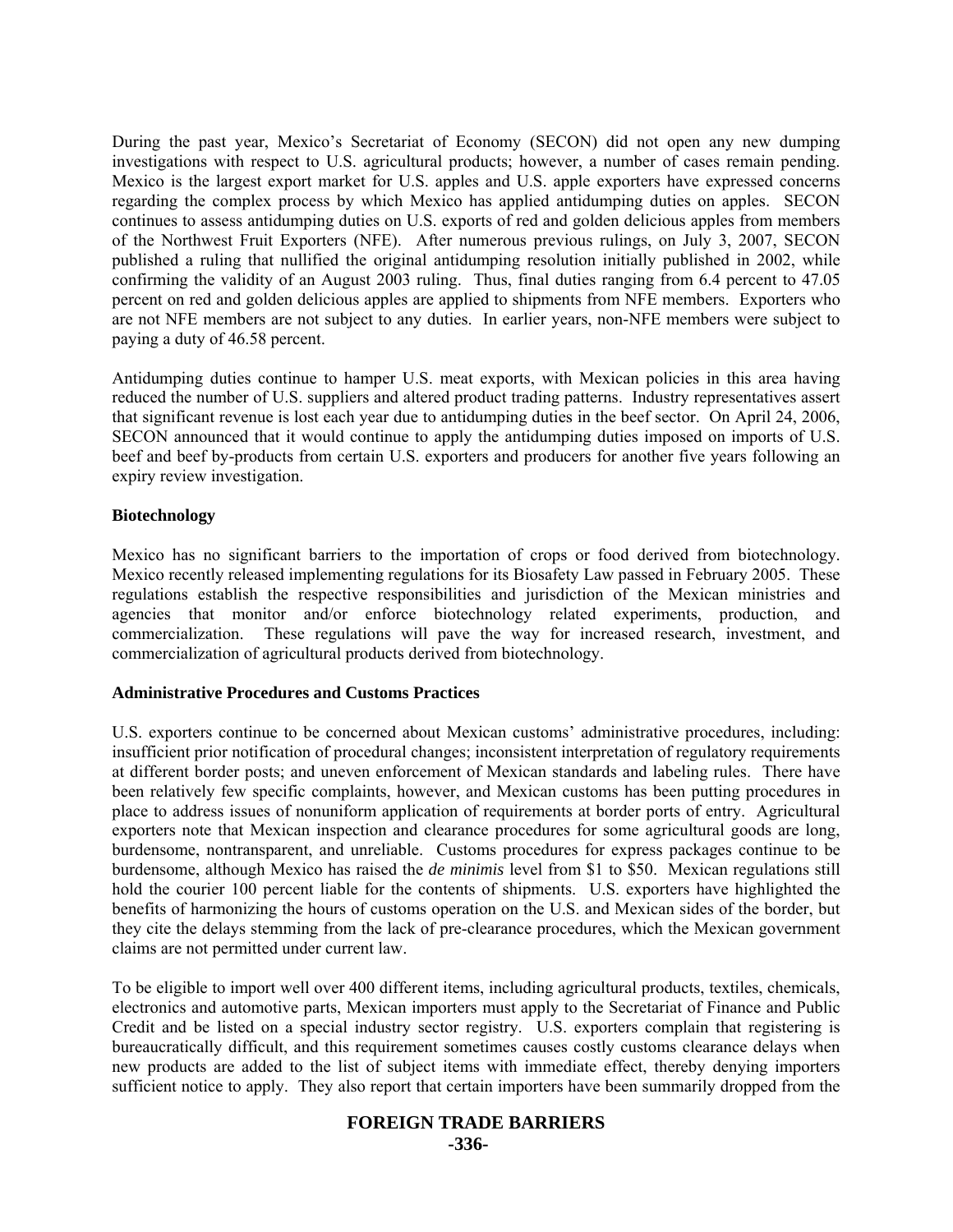registry without prior notice or subsequent explanation, effectively preventing some U.S. exporters from shipping goods to Mexico. On March 31, 2008, the Mexican government issued a decree simplifying or eliminating several burdensome customs regulations. Beginning April 14, 2008, the decree exempts importers from registry in the Importers Sectorial Register, except when the merchandise poses a national security risk or a public health risk. Mexico has not yet specified which goods fall under these two categories.

Beginning in October 2000, the Mexican government imposed a burdensome guarantee system for goods subject to estimated prices. Importers could not post bonds to guarantee the difference in duties and taxes if the declared value of an entering good was less than the official estimated price. Instead they were required to deposit the difference in cash at a designated Mexican financial institution or arrange one of two alternative sureties (a trust or line of credit). The decree of March 31, 2008 noted above also eliminated the system of reference pricing for all products, with the exception of used cars. As of April 14, 2008, no guarantee, bond, or any other form of payment has been required of importers. The United States will monitor the implementation of the decree.

In May 2008, without prior notification of procedural changes, the Mexican government implemented a new requirement to test all chemical samples and shipments being sent to Mexico in gas, liquid, or powder form. Some chemical exporters are reporting fees of \$500 charged by the customs broker. Previously, samples could be sent by express delivery service companies. Now, however, this is prohibited, necessitating the additional incurred cost of using a broker. In addition, there is only one laboratory in Mexico certified to test these products, thus causing a huge delay in customs clearance. This new barrier is having a deleterious effect on the competitiveness of U.S. exports of these products. The United States is working with the Chemical Industry Association of Mexico to offer alternatives to this burdensome and expensive process.

# **STANDARDS, TESTING, LABELING, AND CERTIFICATION**

Under the NAFTA, Mexico is required to recognize conformity assessment bodies (*i.e.*, certification bodies or testing laboratories) in the United States and Canada on terms no less favorable than those applied to conformity assessment bodies in Mexico.

Applications by two U.S. certification bodies for accreditation by the *Entidad Mexicana de Acreditacion*  (EMA), the body responsible for accrediting conformity assessment bodies for Mexican Official Standards, were held up for years due to resistance from the existing Mexican conformity assessment bodies. However, the Mexican government announced it would create a "trust fund" into which accredited bodies would contribute 10 percent of the revenue from conformity certificates issued for the development of standards in Mexico. The two U.S. bodies in question signed an accord agreeing to contribute to the trust fund. In December 2007, one U.S. body was accredited to perform conformity assessments related to one Mexican regulation. The potential increase in U.S. exports of electrical and electronics goods could be significant.

In the telecommunications sector, Mexico has yet to implement either Phase I of the Inter-American Telecommunications Commission's (CITEL) Mutual Recognition Agreement (MRA), which it was scheduled to do by June 2006 under commitments made under the Security and Prosperity Partnership of North America, or Phase II, which was due to be completed by March 2008. Phase I of the CITEL MRA provides for the mutual acceptance of test results, while Phase II provides for the mutual acceptance of certifications concerning conformity of equipment with technical regulations. Mexico's implementation of Phase I would allow recognized U.S. testing laboratories to test equipment for compliance with Mexican technical requirements, whereas implementation of Phase II would allow recognized U.S.

# **FOREIGN TRADE BARRIERS**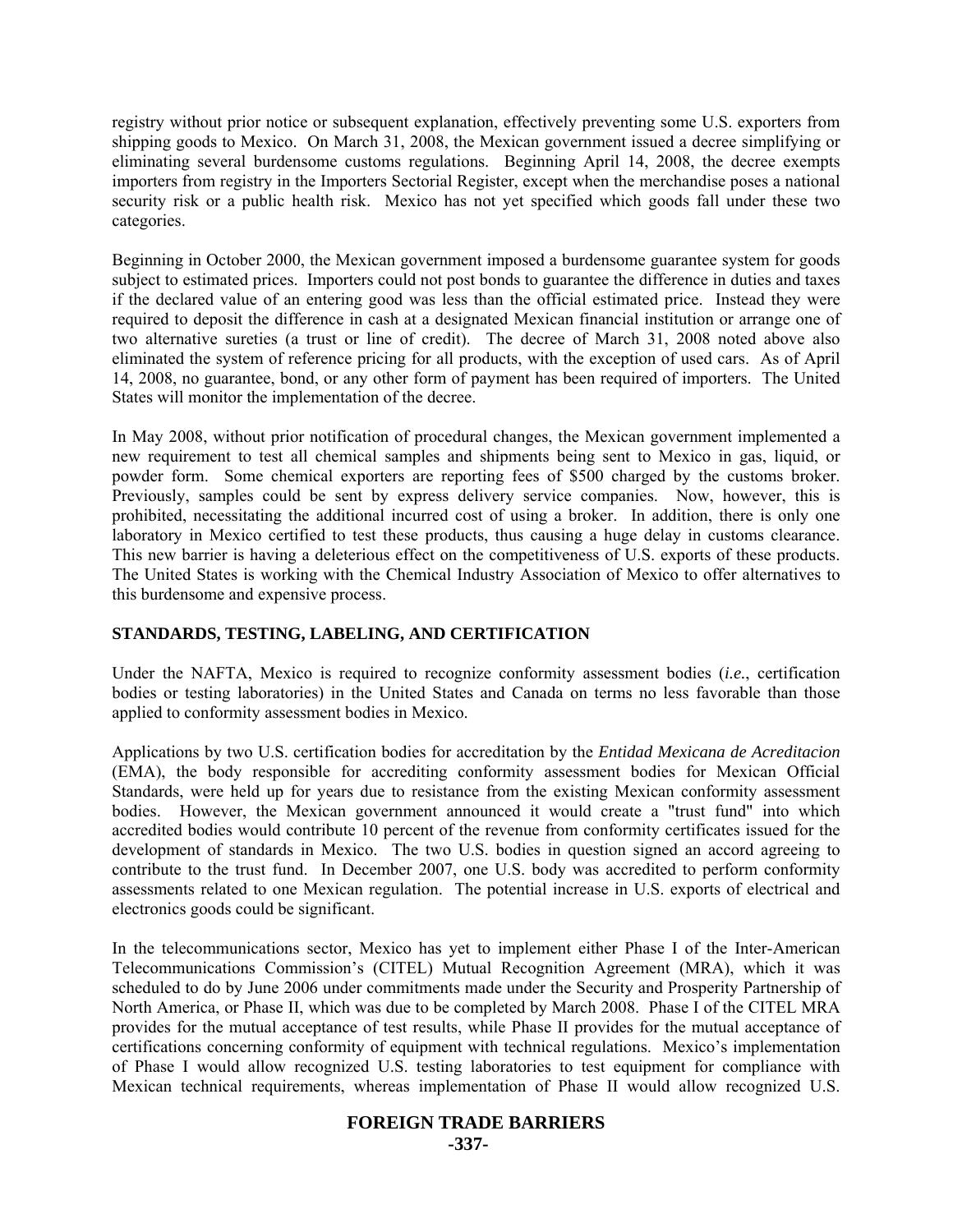certification bodies to certify equipment as meeting Mexican technical requirements. Mexico, however, did not meet the June 2006 goal or its amended target of the second quarter of 2007. Mexican implementation of Phase I and II of the CITEL MRA remains a key issue for U.S. testing and certification bodies, as well as for U.S. exports to Mexico, and the United States will continue to press the Mexican government on this issue.

Mexico has over 700 technical regulations called *Normas Oficiales Mexicanas* (NOMs), which are issued by a number of different agencies. Often, conformity assessment procedures are either included in the NOM or the agency publishes its own general procedures. Some agencies, notably the Ministry of Health, have not published their procedures.

Mexico has long had a requirement that in order to sell pharmaceuticals and some dietary supplements locally, the importer of record must have a factory, laboratory, or some other facility in Mexico. To help foster competition and bring down the price of drugs, the Mexican government issued a decree in August 2008 to lift this requirement in a phased manner. HIV drugs will be the immediate beneficiaries of this new policy, and others will follow in a period not exceeding two years. The application to certain dietary supplements remains unclear, as they were not mentioned in the decree.

#### **Sanitary and Phytosanitary Issues**

In recent years, Mexican sanitary and phytosanitary measures have created barriers to exports of certain U.S. agricultural goods, including grains, seed products, apples, stone fruit, pork, beef, poultry, citrus, wood and wood products, dry beans, avocados, potatoes, and eggs. In addition, procedural requirements regarding sanitary and phytosanitary inspections at individual ports of entry do not always reflect agreements reached between the U.S. Department of Agriculture (USDA) and the Mexican Secretariat of Agriculture, resulting in unnecessary delays at border points of entry, seaports, and airports. In 2008, significant quantities of U.S. agricultural goods continued to be subject to rejection or delays at the Mexican border.

In addition to issues surrounding inconsistent border procedures and inadequate inspection facilities, Mexico continues to apply excessive restrictions on U.S. beef and beef products. Mexico initially banned imports of U.S. beef in December 2003, following the discovery of a Bovine Spongiform Encephalopathy (BSE) positive animal in the United States. In March 2004, Mexico announced that it would accept U.S. deboned beef from cattle less than 30 months of age, and it subsequently lifted restrictions on a number of offals and processed deboned beef products. In early 2006, Mexico lifted its ban on U.S. bone-in beef from animals less than 30 months of age, and in October 2008, the United States and Mexico reached an agreement allowing the import of U.S. breeding cattle into Mexico born after 1999. Mexico continues to ban or restrict U.S. exports of live cattle (non-breeding animals), all beef and beef products from animals 30 months of age and older, ground beef, and certain offals. However, current World Organization for Animal Health (OIE) guidelines for BSE provide for conditions under which all beef and beef products from countries of any risk classification for BSE can be safely traded when the appropriate specified risk materials are removed. The United States was officially categorized by the OIE as "controlled risk" for BSE in May of 2007. The United States continues to press Mexico to base its import policies on science and the OIE guidelines, and put in place import requirements for BSE which allow for the full range of beef and beef products from animals of any age, and take into account the "controlled risk" status of the United States.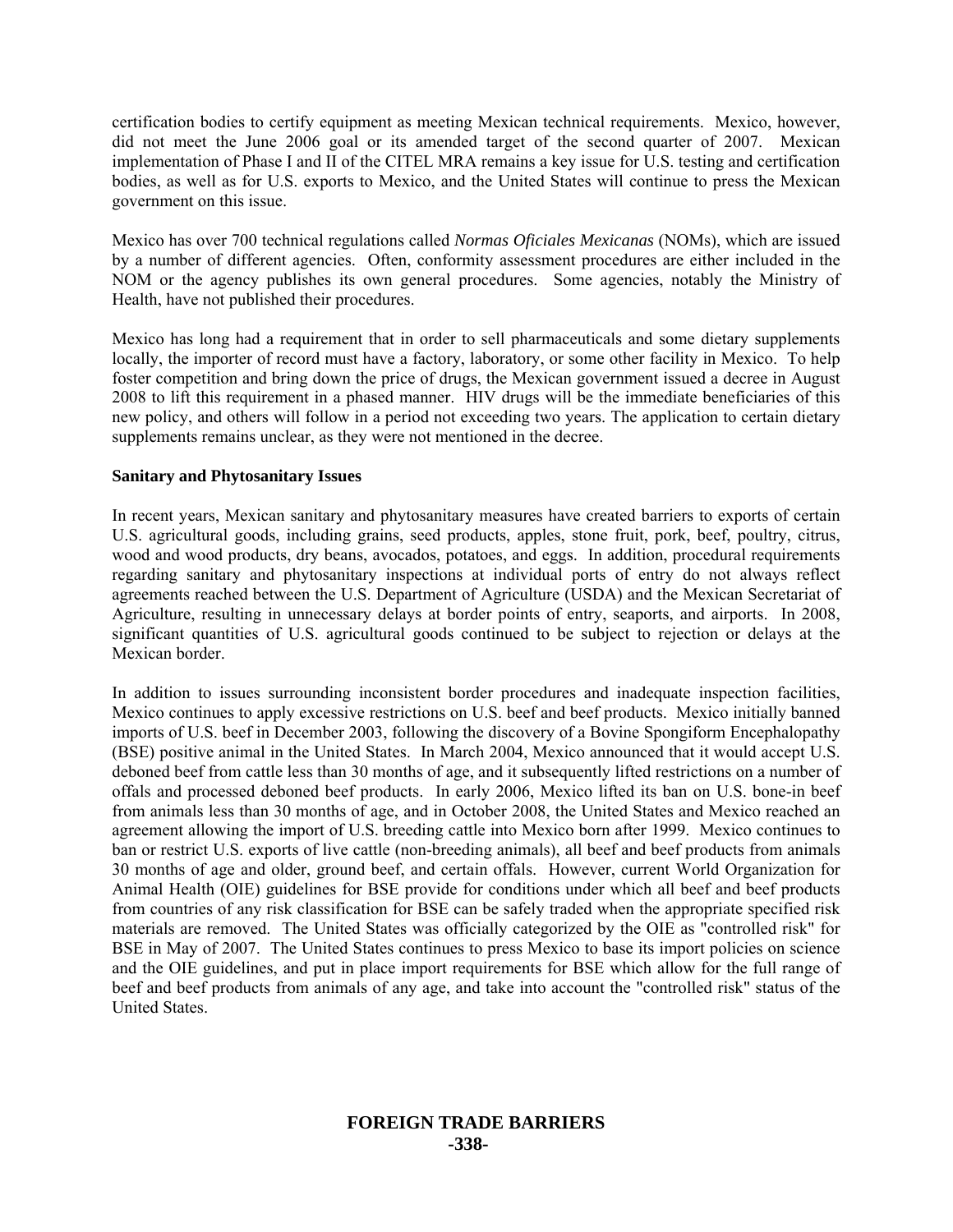#### **GOVERNMENT PROCUREMENT**

Mexico's efforts to make its government procurement regime more transparent through policy reform and the application of technology have resulted in increased competition as well as savings for the government. The Mexican government has established several "electronic government" Internet sites to increase transparency of government processes and to provide guidelines for the conduct of government officials. "Compranet" provides on-line government procurement and contracting. While implementation of Compranet has been successful, there is still a need for further regulatory and technological improvements throughout the Mexican government.

The NAFTA limits the total value of contracts that Mexico's parastatal petroleum and electricity monopolies, PEMEX and the Federal Electricity Commission, respectively, may exclude from coverage under the NAFTA. Mexico provides an annual notice of the set-aside calculation, along with the methodology used in the calculation, to the United States and Canada. The 2007 value of the set-aside for these entities was \$380 million.

# **INTELLECTUAL PROPERTY RIGHTS (IPR) PROTECTION**

Despite a fairly comprehensive set of IPR laws and a clear commitment to stronger enforcement on the part of the Mexican government, IPR violations in Mexico remain extensive. The number of raids, arrests, and convictions of pirates and counterfeiters rose from 2007 to 2008. Criminal indictments dropped slightly from 166 to 163 in that period. Twelve persons were convicted in penal courts in 2008, up from five in 2007 and two in 2006. Customs enforcement efforts almost doubled, growing from 66 seizures the previous year to 115 in 2008. Industry estimates that trade losses due to copyright piracy (not including losses sustained by the movie, publishing or entertainment software industries) in Mexico totaled \$917 million in 2008.

The United States remains concerned about the continuing high levels of piracy and counterfeiting in Mexico and closely monitors how the Mexican government is addressing these problems. Mexico was taken off the Special 301 "Watch List" in 2000 but returned to the list in 2003, where it has remained to date due to inadequate IPR protection and enforcement. Despite efforts by the local authorities in Mexico City to move street vendors into the formal economy and a similar strategy of "market reconversion" being carried out by the Office of the Attorney General (PGR), well-known markets selling pirated and counterfeit goods, such as Tepito in Mexico City, San Juan de Dios in Guadalajara, and others in Monterrey and San Luis Potosi, continue to operate openly. In 2008, Mexico City authorities removed unlicensed vendors from certain parts of the historic center of the city and seized two properties that were being used for illicit commerce in Tepito, but these actions were narrowly targeted.

In June 2006, several Mexican federal agencies, one state government, civil society groups, and concerned industries signed a National Agreement in which all committed to cooperation in combating intellectual property infringement. The Calderón administration is expected to adopt the National Agreement's principles and put in place a Policy of State to combat intellectual property crimes. Several municipalities of the State of Mexico signed the cooperation agreement, and the authorities are currently negotiating with other Mexican states, such as Morelos. The Mexico City government has not signed the agreement.

On the legislative front, an initiative to give the PGR the power to prosecute intellectual property crimes, without first receiving a complaint from intellectual property holders or legal representatives, passed the lower house of the Mexican Congress in April 2008, but this bill has not yet been taken up by the Senate. In September 2008, a bill was introduced in the Mexican Congress that would grant Mexican customs

#### **FOREIGN TRADE BARRIERS -339-**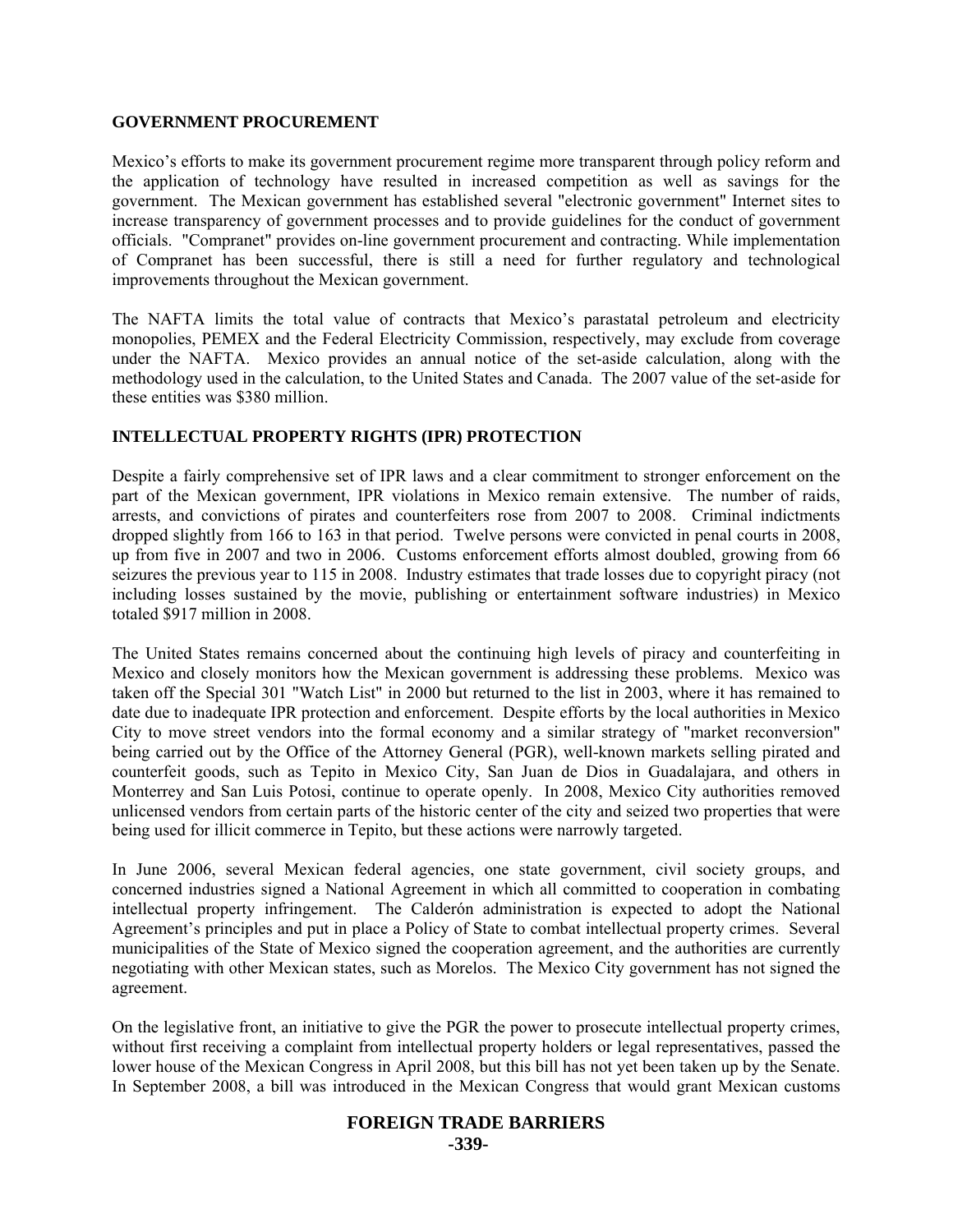officials the authority to detain suspected counterfeit goods for up to five days. It also called for the establishment of a customs trademark registry. A pilot registry program was launched in late 2008 and includes some 20 well-known trademarks, with formal implementation planned for the first half of 2009. An amendment to the Penal Code that would establish unauthorized in-theater camcording as a felony offense punishable by a prison term of between 3 years and 10 years plus a fine, was proposed in 2006, but no further congressional action has been taken.

In September 2003, the Secretariats of Health and Economy implemented a Presidential decree regarding cooperation between the two agencies to ensure that marketing approval is not granted for unauthorized copies of pharmaceuticals. Since the beginning of 2007, there have been no new reports of registrations of unauthorized copies of pharmaceuticals, though several cases of earlier registrations granted to unauthorized copies of pharmaceuticals remain to be resolved.

Mexico lacks adequate regulations for the protection of undisclosed test and other data submitted for the marketing approval of pharmaceutical products. The Federal Commission for the Protection Against Health Risks (COFEPRIS) is currently drafting a set of internal regulations, which it claims will include data protection procedures. These internal regulations were expected to be concluded by November 2008, but the organization is still conducting an analysis of comparable international data protection provisions.

U.S. companies holding trademarks in Mexico have cited problems with trademark enforcement and administration. Although Mexican federal administrative actions are supposed to be completed within four months, actions related to trademark enforcement often take as long as 18 months. In the beginning of 2008, the Mexican government established a specialized IPR court with a view towards accelerating these administrative actions.

# **SERVICES BARRIERS**

#### **Telecommunications**

The OECD's October 2007 Economic Survey of Mexico stated that Mexico remains one of the OECD countries with the highest telecommunications charges, especially for business. The report recommended improving mandatory access to the local loop, regulating fixed-to-mobile termination charges, and introducing mandatory roaming to enable smaller mobile companies to use Telcel's (Mexico's largest mobile phone company) network at a regulated price. The report also suggested that industry regulator Cofetel (Federal Telecommunications Commission) needs greater independence from leading companies in the sector and a more effective mandate for the design and implementation of access pricing rules designed to promote competition.

The Calderón Administration has stated that increasing competition in Mexico's telecommunications sector is a priority, but implementing policies to this end continues to be a challenge. The Mexican company Telmex dominates the Mexican telecommunications market and is perceived to exercise some influence over the legislative process, the courts, governmental policy departments, and Cofetel.

High interconnection rates in both fixed and mobile service remain a problem. While Cofetel has made numerous recent attempts to set lower long distance and mobile termination rates, the companies involved have filed injunctions that delay implementation of Cofetel's actions. Often frustrated in court on its regulatory efforts, the Secretariat of Communications and Transport (SCT) has resorted to other means to achieve its goals. For example, Telmex recently partnered with a company to provide video via satellite in the 2.5 GHz band, but the SCT appears to be holding firm to additional interconnection requirements before officially changing Telmex's concession.

# **FOREIGN TRADE BARRIERS -340-**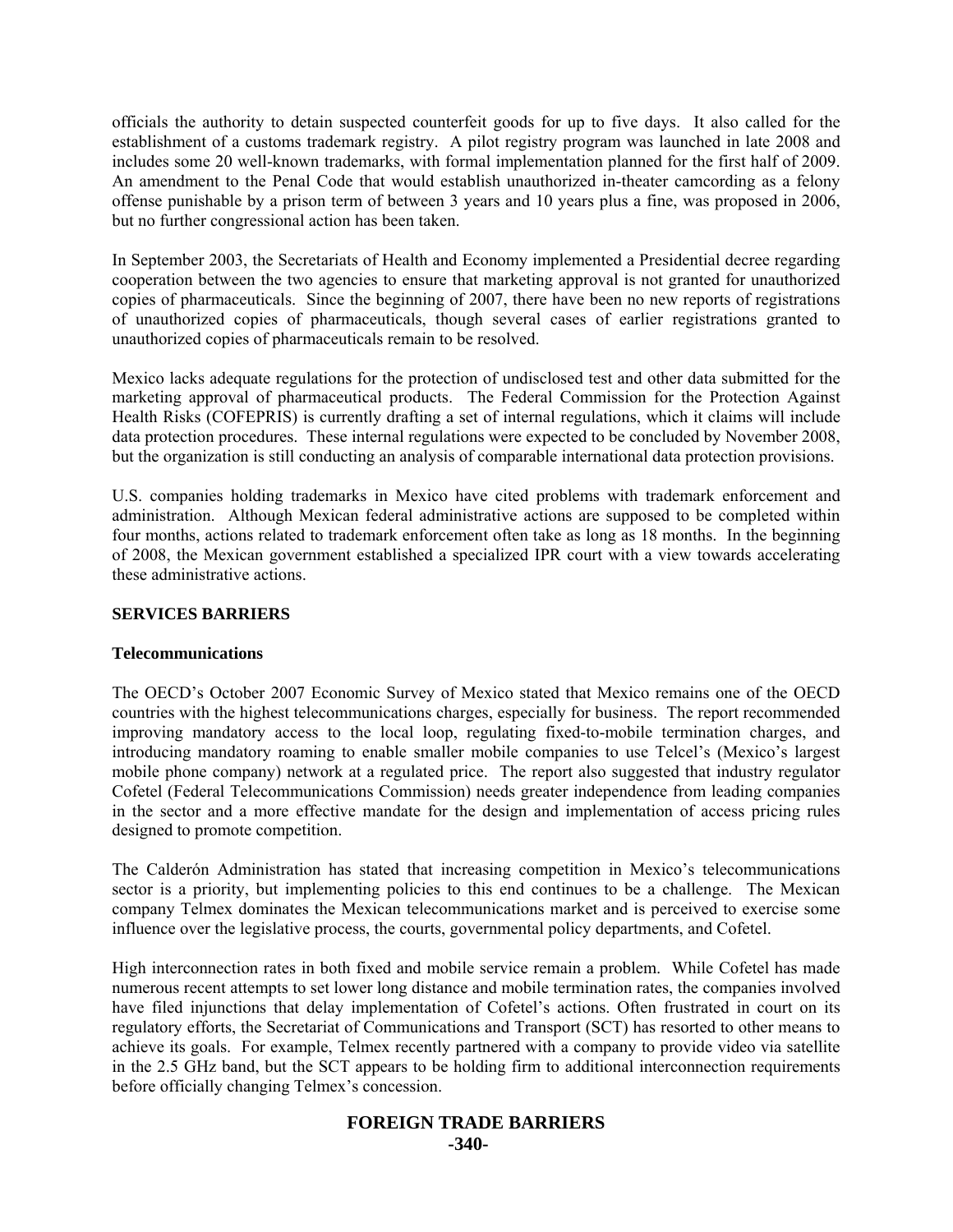The Federal Competition Commission (Cofeco) has been strengthened and announced that it will conduct a formal investigation to determine if monopolistic activities are taking place in the fixed and mobile telephone sectors.

Although there have been several recent legislative attempts to open the Mexican fixed line telecommunications sector to increased foreign investment, which could significantly increase opportunities for competitive providers, currently the Foreign Investment Law limits foreign ownership in the segment to 49 percent, a restriction that helps shield Telmex from additional competition.

#### **Television and Radio**

As in telecommunications, there are concerns that the two dominant television companies, Televisa and TV Azteca, who share duopoly status in the sector, continue to exercise influence over Mexican legislative, policy, and regulatory bodies to prevent competition. The Radio and Television Law passed in April 2006 (mentioned above with regard to telecommunications) has been criticized as catering to the interests of dominant industry players by imposing permanent disadvantages on new entrants as compared to the current dominant duopoly.

#### **INVESTMENT BARRIERS**

#### **Ownership Reservations**

Mexico's oil and gas sector remains closed to foreign investment, with the exceptions of the liquefied natural gas sector and in the marketing of petroleum products. Only Mexican nationals may own gas stations.

The Mexican constitution mandates state ownership of hydrocarbons and provides that no concessions or other types of production sharing agreements or risk contracts shall be granted in regard to hydrocarbon exploitation. Mexico was able to meet its energy needs for decades under this restriction, but declining production in recent years led the government of Mexico to promote reforms of the sector in 2008. The energy reform legislation approved by the Mexican Congress in October 2008 increases the independence and transparency of the national oil company Pemex and allows for some limited performance incentives in service contracts. Implementing regulations have not been finalized, but it appears the reform will do little to allow additional foreign investment in the oil and gas sector.

Other laws limit participation in certain sectors or activities (*e.g.*, forestry exploitation) to Mexican nationals. Investment restrictions prohibit foreign ownership of residential real estate within 50 kilometers of the nation's coasts and 100 kilometers of its land borders. However, foreigners may acquire the effective use of residential property in the restricted zones through trusts administered by Mexican banks. A national foreign investment commission reviews foreign investment in Mexico's restricted sectors, as well as investments in nonrestricted sectors that exceed a 49 percent share of an investment with a value greater than \$165 million (as adjusted each year for growth in Mexico's nominal GDP).

# **ANTICOMPETITIVE BARRIERS**

Mexico passed a new competition law in June 2006 that gave Cofeco additional authority to regulate market concentration and anticompetitive behavior in both the private and public sectors. Cofeco has administrative enforcement powers but no criminal enforcement powers. The head of Cofeco and key members of the Calderón administration have called for opening up sectors of the Mexican economy

# **FOREIGN TRADE BARRIERS -341-**